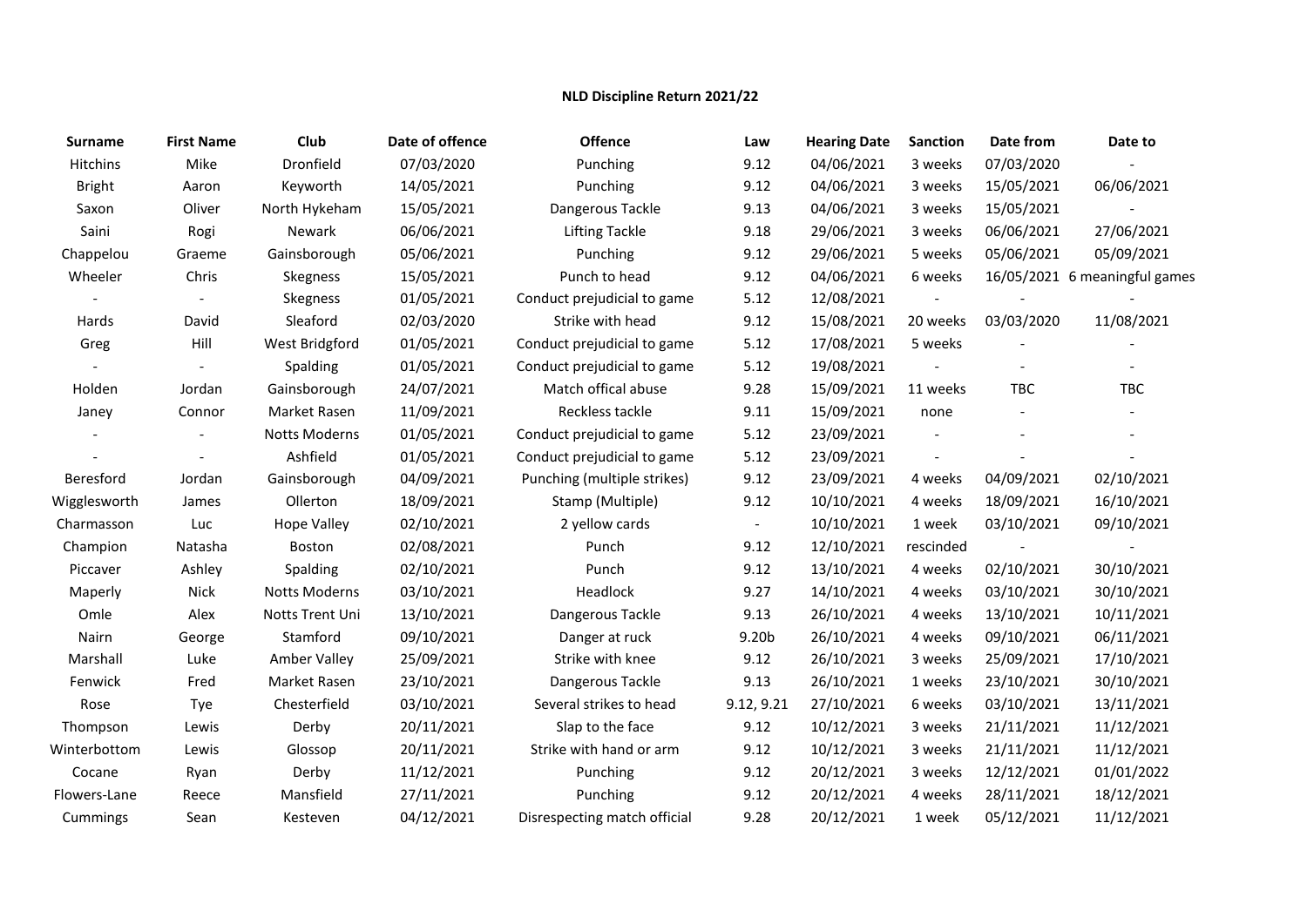| Piccaver  | Ashley         | Spalding              | 19/12/2021 | Strike                         | 9.12         | 02/02/2022 | 10 weeks  | 20/12/2022 | 12/03/2022 |
|-----------|----------------|-----------------------|------------|--------------------------------|--------------|------------|-----------|------------|------------|
| Walters   | Dave           | Amber Valley          | 08/01/2022 | <b>Stamping</b>                | 9.12         | 01/02/2022 | 6 weeks   | 09/01/2022 | 19/02/2022 |
| Round     | Zac            | Glossop               | 22/01/2022 | <b>High Tackle</b>             | 9.13         | 03/02/2022 | 10 weeks  | 23/01/2022 | 02/04/2022 |
| Towndrode | James          | West Bridgford        | 15/01/2022 | Contact with head with force   | 9.20b        | 06/02/2022 | 2 weeks   | 16/01/2022 | 29/01/2022 |
| Doughty   | Joe            | Ilkeston              | 29/01/2022 | Punch to head                  | 9.12         | 06/02/2022 | 6 weeks   | 30/01/2022 | 26/03/2022 |
| Hall      | Josh           | Paviors               | 15/01/2022 | <b>Biting</b>                  | 9.12         | 15/02/2022 | 6 weeks   | 16/01/2022 | 05/03/2022 |
| Lea       | Chris          | Meden Vale            | 16/10/2021 | Punching                       | 9.12         | 09/02/2022 | 4 weeks   | 10/02/2022 | 11/03/2022 |
| Creeton   | Scott          | Ollerton              | 29/01/2022 | Punch to head                  | 9.12         | 19/02/2022 | 4 weeks   | 30/01/2022 | 26/02/2022 |
| Clulow    | Richard        | Nottinghamians        | 29/01/2022 | Strike with hand to head       | 9.12         | 19/02/2022 | 3 weeks   | 30/01/2022 | 05/03/2022 |
| King      | Kelly          | Sleaford              | 06/02/2022 | Dissent                        | 9.28         | 19/02/2022 | 4 weeks   | 07/02/2022 | <b>TBC</b> |
| Edwards   | Jamie          | Ashbourne             | 12/02/2022 | Strike to head                 | 9.12         | 26/02/2022 | 3 weeks   | 13/02/2022 | 05/03/2022 |
| Hayes     | Connor         | Dronfield             | 12/02/2022 | Punch                          | 9.12         | 25/02/2022 | 6 weeks   | 13/02/2022 | 03/04/2022 |
| Spencer   | Thomas         | Amber Valley          | 12/02/2022 | Punch to face                  | 9.12         | 22/02/2022 | 5 weeks   | 13/02/2022 | 26/03/2022 |
| Wales     | Lewis          | Notts. Corsairs       | 12/02/2022 | Referee abuse                  | 9.28         | 01/03/2022 | 3 weeks   | 13/02/2022 | 05/03/2022 |
|           |                | Kesteven              | 04/12/2021 | Referee abuse                  | 5.12         | 15/02/2022 |           |            |            |
|           |                | <b>Notts Corsiars</b> | 12/02/2022 | Referee abuse                  | 5.12         | 01/03/2022 |           |            |            |
| Upton     | Matthew        | Ashfield              | 05/03/2022 | Punching                       | 9.12         | 11/03/2022 | 4 weeks   | 06/03/2022 | 09/04/2022 |
| Impey     | Daniel         | Castle Donnington     | 12/02/2022 | Strike                         | 9.11         | 11/03/2022 | 6 weeks   | 13/02/2022 | 26/03/2022 |
| Machin    | George         | Southwell             | 05/03/2022 | Punching to head               | 9.12         | 12/03/2022 | 3 weeks   | 06/03/2022 | 26/03/2022 |
| Lang      | Kieron         | Ilkeston              | 05/03/2022 | Late tackle then punching      | 9.13 & 9.12  | 22/03/2022 | 4 weeks   | 04/03/2022 | 09/04/2022 |
| Dearnaley | Tom            | Glossop               | 06/03/2022 | Punching                       | 9.12         | 22/03/2022 | 7 weeks   | 07/03/2022 | <b>TBC</b> |
| Tasker    | Charlie        | <b>Notts Moderns</b>  | 19/03/2022 | Tackle - shoulder to head      | 9.12         | 29/03/2022 | 4 weeks   | 20/03/2022 | 09/04/2022 |
| Dudley    | Peter          | Melbourne             | 19/03/2022 | Kick to opponent               | 9.12         | 29/03/2022 | 2 weeks   | 20/03/2022 | 02/04/2022 |
| Taylor    | <b>Brayton</b> | Ashfield              | 23/04/2022 | Dangerous Tackle               | 9.13         | 05/05/2022 | rescinded | N/A        | N/A        |
| Ramsden   | Gareth         | Stamford              | 13/04/2022 | Strike with shoulder after run | 9.27         | 19/05/2022 | 4 weeks   | 14/04/2022 | <b>TBC</b> |
| Holden    | Euan           | Melbourne             | 23/04/2022 | Forearm fend off               | 9.11         | 10/05/2022 | 3 weeks   | 24/04/2022 | <b>TBC</b> |
| Marshall  | Curtis         | Southwell             | 01/04/2022 | Off-the-ball collision         | 9.11 or 9.14 | 03/05/2022 | 1 week    | 02/04/2022 | 03/05/2022 |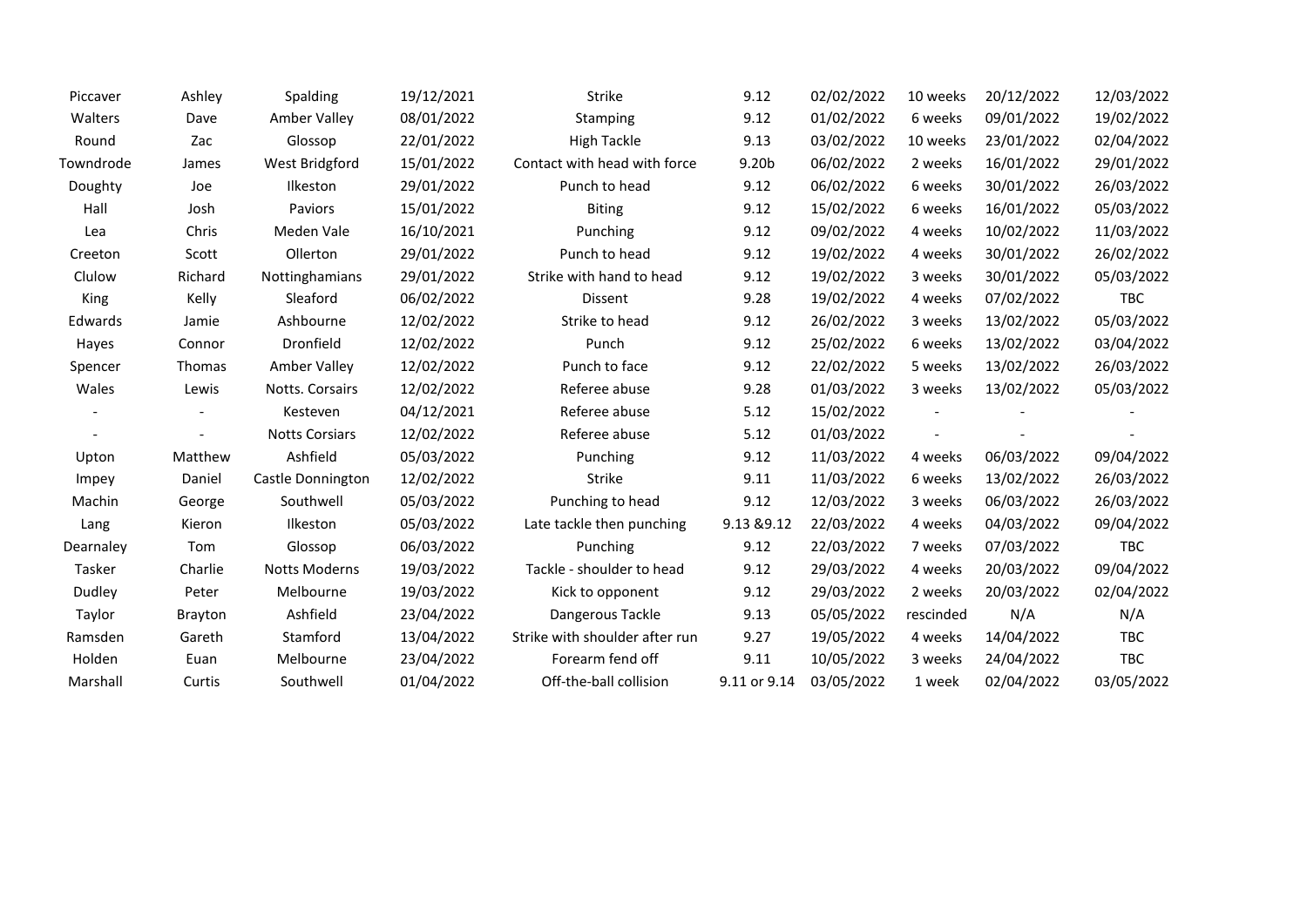| <b>Play on Date</b>      |
|--------------------------|
| Immediately              |
| TBC                      |
| <b>TBC</b>               |
| 28/06/2021               |
| 05/09/2021               |
|                          |
| $\blacksquare$           |
| 12/08/2021               |
| $\overline{\phantom{a}}$ |
| $\overline{\phantom{a}}$ |
| TBC                      |
| $\overline{\phantom{a}}$ |
| $\blacksquare$           |
| $\blacksquare$           |
| 03/10/2021               |
| 17/10/2021               |
| 10/10/2021               |
| $\pmb{0}$                |
| 31/10/2021               |
| 31/10/2021               |
| 11/11/2021               |
| 07/11/2021               |
| Immediately              |
| 31/10/2021               |
| 14/11/2021               |
| 12/12/2021               |
| 12/12/2021               |
|                          |
| 02/02/2022               |
| 09/01/2022               |
| 12/12/2021               |